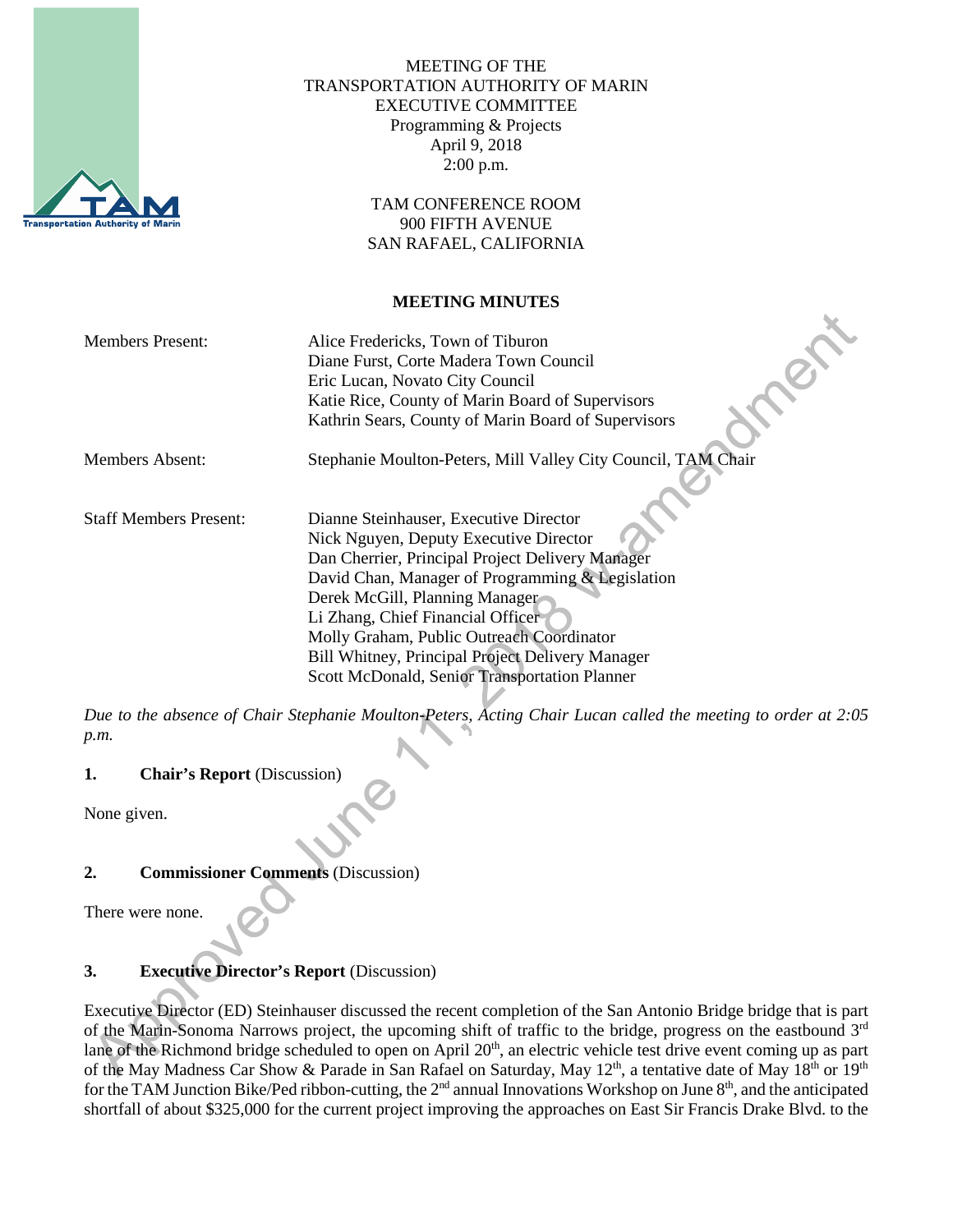TAM P&P Executive Committee Meeting Page 2 of 6 April 9, 2018

Richmond-San Rafael bridge due to unforeseen circumstances in the field. She indicated there will be a full report at the April TAM Board meeting, noting that the City of Larkspur and TAM are planning on splitting the cost to cover the shortfall.

#### **4. Open Time for Public Expression**

Cindy Winter commented on a chart she found by Navigant, ranking autonomous vehicles with Uber and Tesla ranking at the bottom. She was concerned about potential problems from the companies' overconfidence in their abilities. She shared a copy with staff for distribution to the Committee. She also commented on the continued success of the Chevy Cruze and the Land Rover, two other autonomous cars being tested, as well as Lyft even though it was not on the Navigant list.

#### **5. Approval of Minutes from March 12, 2018** (Action)

Commissioner Sears moved to approve the minutes of March 18, 2018. Commissioner Furst seconded the motion, which was unanimously approved.

# **6. Programming Scenarios for Measure B Vehicle Registration Fee (VRF) Funds** (Action)

ED Steinhauser introduced the item which requested the Committee to recommend approval to the TAM Board the programming of carryover funds under Element 3 of the \$10 Vehicle Registration Fee program. She introduced Programming Manager David Chan who lead the group effort in presenting the staff report, followed by Planning Manager Derek McGill, and the Alternative Fuels Project Manager Nick Nguyen. She briefly discussed the vehicle registration fee (VRF) established through Measure B, approved by the voters in 2010, and eligible for renewal in three years. She also reviewed some of the terms of the Expenditure Plan and the flexibility contained therein, but she pointed out that Measure B has a smaller, static amount of revenue, unlike Measure A, which is based on sales tax revenue. She reviewed the staff recommendation for the coming year, as well as a three-year projection.

Mr. Chan reviewed background information on Measure B, funds generated, the three Elements of the Measure (Local Streets & Roads, Transit for Seniors & the Disabled, and Congestion & Pollution Reduction programs), percentage of funds allocated to each sub-element, and efforts to generate other funding. He also discussed the flexibility of the program and the annual review, and he noted that any unused funds from a sub-element is returned back to the overall element for re-programming at the discretion of the TAM Board, with all the programs in the Element being eligible. He reviewed how the Measure B funds have generated over the 7 years since the beginning. After discussing the amount recommended for Element 3.1, he asked the Mr. McGill and Mr. Nguyen to review the budgets for Elements 3.1 and 3.2, respectively.

ED Steinhauser commented on the Crossing Guard program, noting it is recommended to be funded to position 88, as recommended to the TAM Board.

Mr. McGill explained Element 3.2, referred to as the Transportation Demand Management program, although it is actually a group of programs, including the Emergency Ride Home program, the Vanpool Incentive program, the Bikeshare program, Carshare program, and mobility as a service; goals, grant funding awarded, outreach and support for the programs, pilot programs, and the emerging trend of moving away from private vehicle ownership. Mr. Nguyen shared a chart showing the projected budgets for the next three fiscal years, based on the \$240,000 budget for the current fiscal year, allocated to six programs although two of the programs will be eliminated. Those programs are the Marin Transit Electric Bus contribution and the funding contribution to the SMART train to help make ready its infrastructure. He reviewed the remaining four programs: 1) Outreach/education; 2) consultant fee;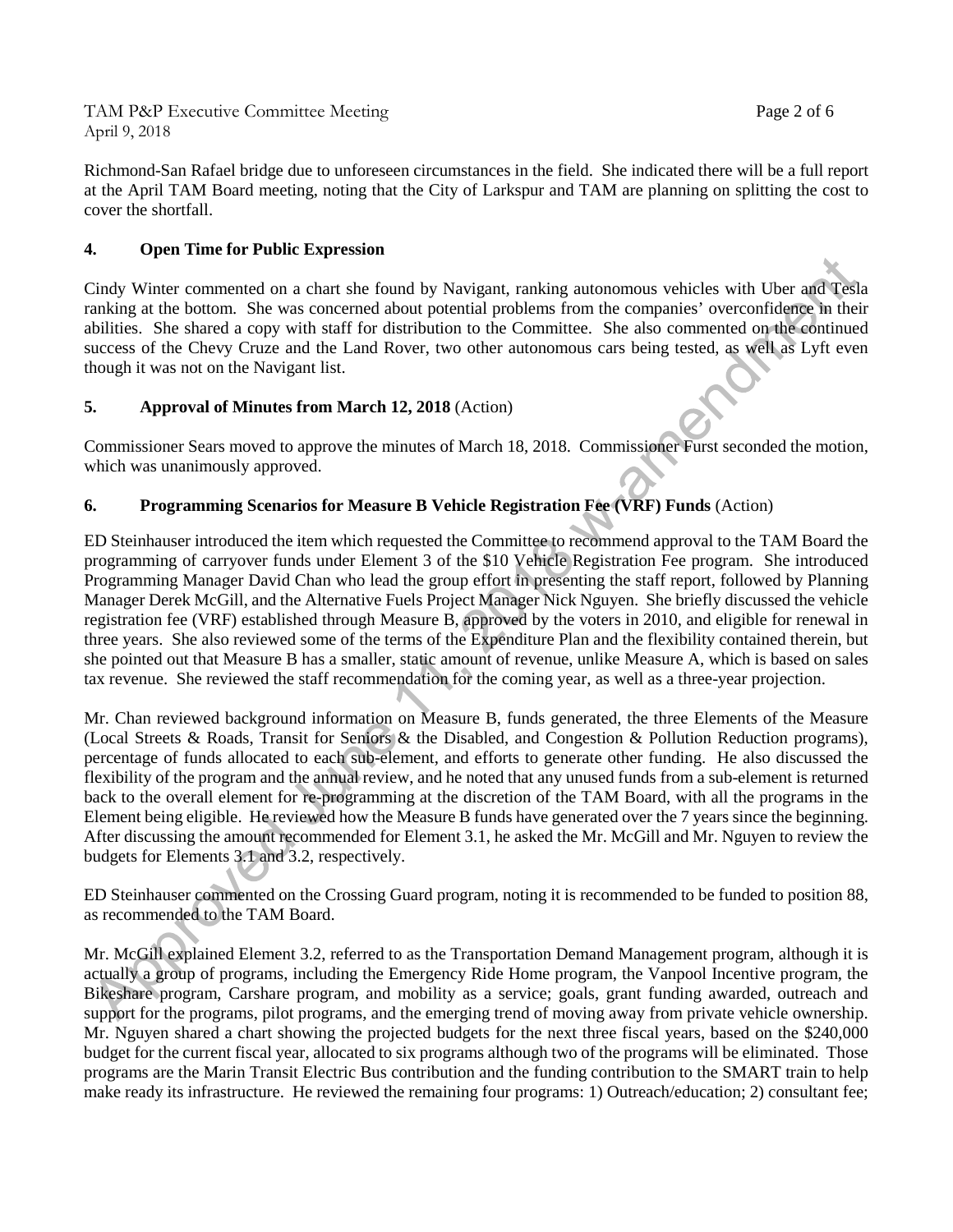TAM P&P Executive Committee Meeting Page 3 of 6 April 9, 2018

3) public fleet rebate program; and 4) public EV charger rebate program, and he indicated this year's full budgeted amount (\$240,000) will be spent. He reviewed outreach/education activities, social media campaigns, potential consultant to help plan for the program, rebates, fleet rebates, TAM matching rebates, grant opportunities, and charger infrastructure rebates/incentives.

Mr. Chan summarized the information presented about all three Elements and the staff recommendation for each, as well as how much will be available for carryover into the  $11<sup>th</sup>$  year and beyond.

ED Steinhauser reiterated that carryovers can be programmed back for any of the strategies within the Element.

Commissioner Furst said she would like to hear more about the plan to expand the programs under Strategy 3.3, including rebates for public charging stations, which Mr. Nguyen provided. ED Steinhauser also discussed some of the policy decisions that need to be considering in establishing the program.

Commissioner Furst asked how many charging stations could be installed for the amount that is recommended for that strategy's budget share, and Mr. Nguyen indicated that staff has yet to define the detailed elements of the program but that he envisions continuing to provide 75 percent of coverage for the cost of installation with a cap of \$3,000 per charging point. He added that staff is projecting 50 charging points, although he acknowledged there are some variables that could change the estimate. ED Steinhauser noted that the size of rebate TAM offers could be changed also depending on the needs.

Commissioner Rice asked about current trends in the industry and prioritization of the needs – how TAM could use the budgeted amount for the maximum benefit. Regarding commercial sites, she mentioned sites along Hwy 101, as well as the malls in the area. She asked if any outreach has been done to the property managers, and ED Steinhauser said there has not been any to date.

Commissioner Rice wondered also how public agencies would feel about the planning & permitting process. Mr. Nguyen acknowledged he was not sure what the level of interest would be, but he indicated that could be part of the information gathering in the first year. He noted, however, that several public agencies have already expressed their interest to him. He expressed that there will be a limited number of charging points, infrastructure elements that each city could manage, so the need will plateau eventually.

Commissioner Rice asked when Mr. Nguyen thought the plateau would happen, and he said after 1-2 years probably.

Commissioner Rice asked about programming of the funds – how much will be available when. She was concerned about the timing of the outreach, etc. ED Steinhauser explained that TAM has received a request from the County for 41 charge points that she didn't think could be fulfilled in this year, but they will try. She also mentioned a request from the San Rafael School District for 32 chargers, which may have to roll into next year, too.

In response to a further question, ED Steinhauser pointed out a chart in the staff report on page 21 of the packet detailing specific items in the budget that are already committed to for next year.

Commissioner Furst questioned the advisability of postponing EV projects that are already committed. She thought it would be better to use unused funding from previous years to finish them while the interest is there. Mr. Nguyen sad he believed both the county and San Rafael would prefer to wait until next year.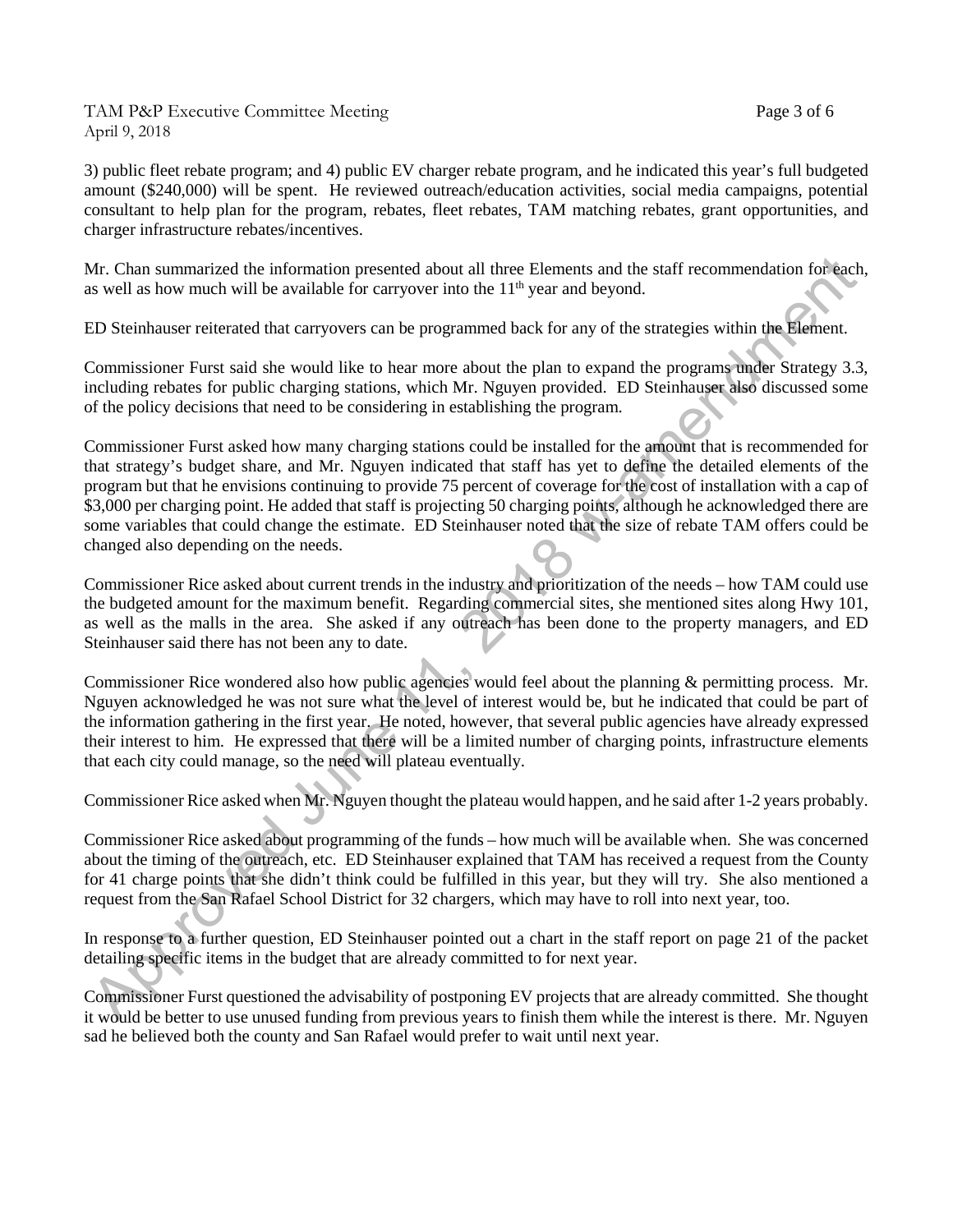TAM P&P Executive Committee Meeting Page 4 of 6 April 9, 2018

Acting Chair Lucan asked about statistics related to the usage levels of the chargers already in place. Mr. Nguyen said it was considered proprietary information held by the site host. He noted, however, that if a charger is being

Acting Chair Lucan opened public comment on the item.

Mary Bryan, Cool the Earth, expressed appreciation for TAM considering the reallocation of Measure B funds, but she indicated her concern that the allocation specified in the Expenditure Plan in Element 3.3 - Alternative Fuel Promotion over the next 3 years is not sufficient. She thought the total budget for this and future years should be increased to compensate for unexpended funding from previous years, especially given the governor's goals to increase the number of electric vehicles in use, estimated to be 5 million on the road by 2030.

maintained by a local municipality, the fleet manager would have direct access to that information.

Carleen Cullen, founder of Cool the Earth, reviewed research her organization has done regarding the EV market statistics, and infrastructure need, not just locally but within California as a whole. She commented on the daunting need the state is facing in terms of public infrastructure and potential costs. She strongly encouraged TAM to evaluate the budgets for Measures A and B to see where additional funding can be found to meet this pressing need.

Kate Powers, a member of TAM's Citizens' Oversight Committee, said she thought it would be better to evaluate Measure B funding every four years instead of every ten, and she thought the public should have more of a voice in the process. She discussed her experience with the limited range (80 miles) electric vehicle she is leasing, noting that more infrastructure would be helpful.

Seeing no further speakers, Acting Chair Lucan closed public comment.

Acting Chair Lucan asked about the budget process for Measures A and B, and ED Steinhauser confirmed both Measures would be discussed at the next TAM Board meeting, including the draft sales tax expenditure plan with a full review of both budgets.

Commissioner Sears asked about the proposed budget for electric vehicle programs and whether the Board could consider approving a different amount, and if so, what amounts could it consider. ED Steinhauser reviewed the amount currently being considered for the carryover as well as how much would likely be available at the end of the three years if the proposed budget is approved. She acknowledged there was flexibility in the Measure B program that could allow for changes if the Committee (and/or the Board) wants to recommend them. She indicated the Committee could direct staff to reduce or increase a budgeted amount, to shift amounts from one category to another, and/or to seek alternative fund sources, including grants, for parts of the budget.

Commissioner Furst said she would not recommend any changes to Element 3.2 Commute Alternatives Program, but she suggested taking \$90,000 of the \$96,000 anticipated carryover, and program \$45,000 each year for the next two years of FY 2018/19 and FY 2019/20, making the totals for those years \$390,000. She indicated her belief that the EV industry is going to increase greatly in the near future and that the demand will increase as well.

Commissioner Fredericks confirmed with staff that the budgets can be amended every year as needed. She was concerned about balancing the needs from both types of cars and their users – those with gas engines could be concerned about losing parking spaces if too many are dedicated to electric vehicles.

Acting Chair Lucan agreed that the budget flexibility means it could work either way – if more is programmed but not used, the excess can be rolled over; if the need is greater than the budgeted amount, it can be adjusted at that time as well. He also mentioned that charging stations may get more expensive once the spaces where it was easy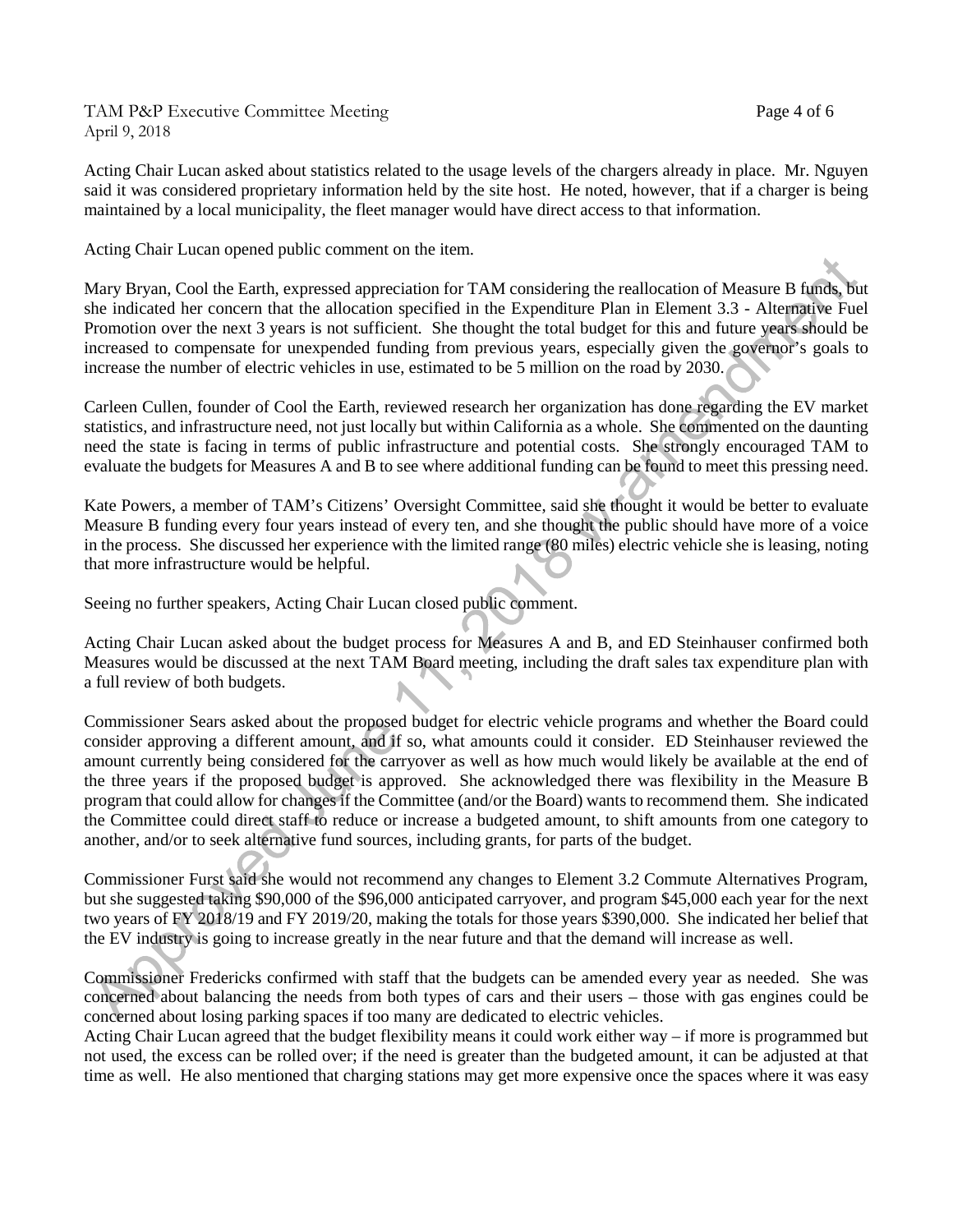TAM P&P Executive Committee Meeting Page 5 of 6 April 9, 2018

to install a charger have been dedicated and the more difficult ones, which may be further from an electrical source, are considered.

Commissioner Sears said she like Commissioner Furst's suggestion of increasing the budget for the first two years to encourage a robust program.

Commissioner Furst moved to accept the staff recommendation on Measure B funding, with the exception of adding \$45,000 per year in years 8 and 9 under Element 3.3 Commissioner Furst moved to accept the staff recommendation on Measure B funding, with the exception of adding \$45,000 per year in years FY2018-19 and FY2019-20 under Element 3.3 to expand installation of chargers at public agencies and/or publicly accessible private properties. Commissioner Sears seconded the motion, and it was unanimously approved.

Commissioner Rice added that steps that can be taken in the meantime to evaluate the Commute Alternatives program's cost effectiveness and prioritize accordingly. She also pointed out that TAM is not the only agency that should be involved in resolving these issues. ED Steinhauser agreed, and she reviewed other considerations, pointing out that TAM has always devoted funding to many different alternative modes citing that approximately 75 percent of revenues from the new measure is being dedicated to non-automotive modes.

Commissioner Fredericks added that it would be good to get regular updates from staff regarding the status of the program and how the funding is being used, to remind the Committee it is available and should be used.

### **7. Design Funding for Highway 101 Marin-Sonoma Narrows (MSN) B1-Phase 2 and A4 Contracts** (Action)

ED Steinhauser introduced the item, explaining this represents the completion of the Marin-Sonoma Narrows project in Marin (the carpool lane and bike path system).

Mr. Nguyen presented the staff report which asked the Committee to recommend that the full TAM Board approve the substitution of \$206,000 in State Transportation Improvement Program (STIP) Planning, Programming and Monitoring Program (PPM) funds with Cities/Towns and County Contribution funds to assist with funding preliminary design of the Highway 101 Marin Sonoma Narrows (MSN) Phase 2 projects, and refer the item to the full Board for approval., discussing the activities completed along 101 in recent years, with Sonoma County now completing their design work. He commented on previously approved funds for Marin's design work and alternative funding to cover the costs. He indicated the money that had been allocated before will be used elsewhere. ED Steinhauser commented on the process thus far and her concerns regarding the need for additional funds, possibly through Regional Measure 3 (RM3) if the public approves it.

There was no public comment on the item.

Commissioner Sears moved to recommend approval of design funding for Highway 101 Marin-Sonoma Narrows (MSN) B1-Phase 2 and A4 Contracts. Commissioner Fredericks seconded the motion, which carried unanimously.

Acting Chair Lucan asked, and ED Steinhauser confirmed it would be on the Consent Calendar at the next Board meeting.